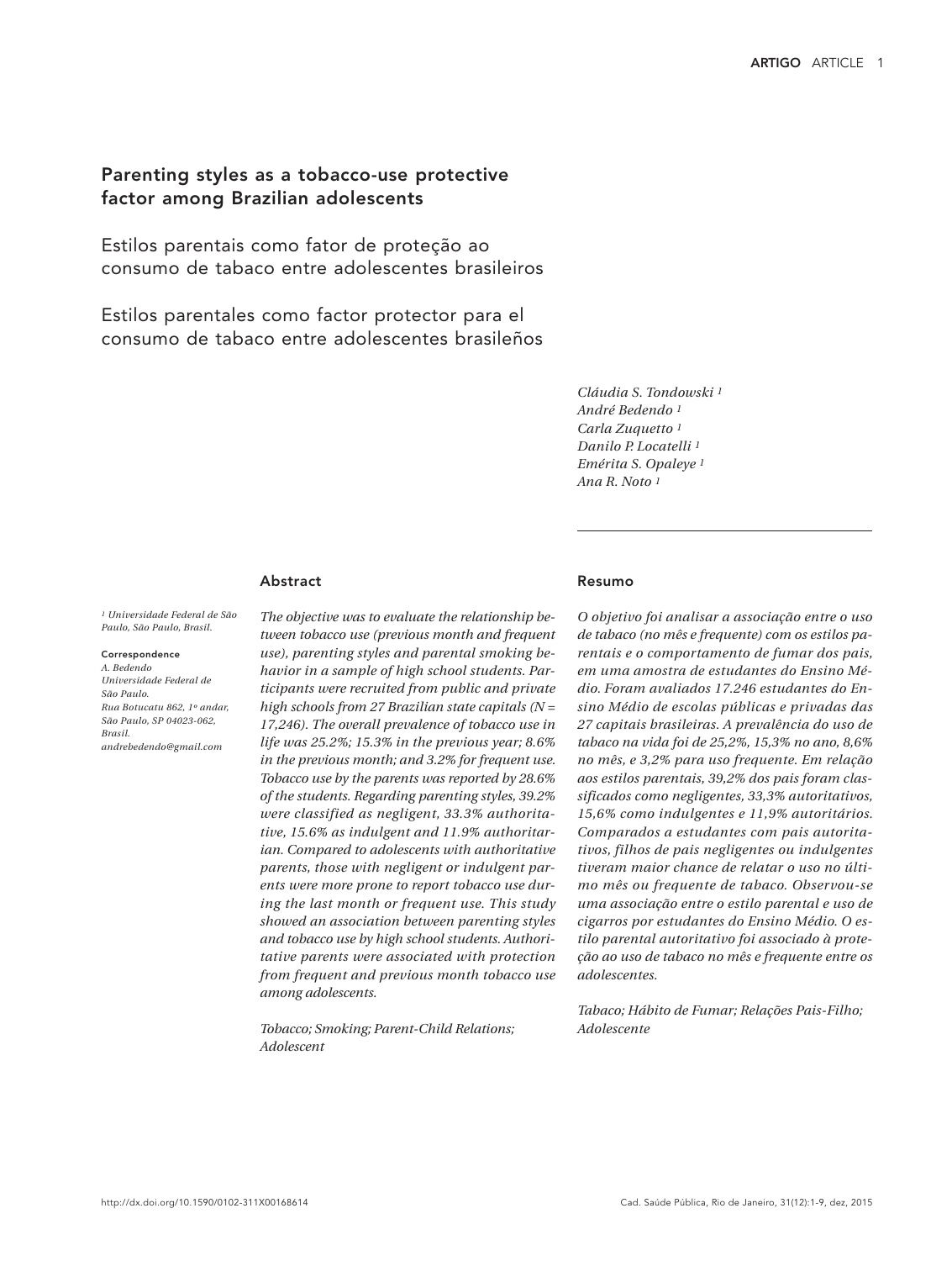# Introduction

The family is the first group a human being belongs to. It is a system of meaningful relationships, in which individuals become interdependent 1,2,3. Family characteristics are associated with protective or risky behavior in the use of substances by teenagers, including tobacco 4,5. A study identified that between 80 and 90% of tobacco users started to use the substance during adolescence, and some two thirds became regular smokers before turning 19 years 6. In Brazil, despite a decrease in the rate of smokers among adolescent students 7,8, cigarette smoking by adolescents is still significant: almost 17% of the students who took part in a study that included a huge sample of public and private schools in 27 capital cities of Brazilian states acknowledged having smoked cigarettes at least once in their lives 8. This issue is receiving special attention, and is the focus of strategies to reinforce smoking prevention 9.

Living with parents or older siblings who smoke is associated with a higher chance of adolescents to smoke, and to continue smoking 10,11. Many types of behavior of adolescent children are influenced by the style of their parents, including academic performance, risky sexual behavior, and the use of drugs, including tobacco 12,13,14,15,16,17.

The first classification of parenting styles was proposed by Baumrind 18, and was later updated by MacCoby & Martin 19 and Bornstein & Bornstein 20. The most recent theoretical model classifies parenting styles from two dimensions: demandingness (related to parent-controlled supervision and discipline), and responsiveness (related to the individuality, emotional support and parent-encouraged self-regulation). Another relevant aspect relates to the repetition of some behavior patterns in different generations of a family 1. Intergenerational repetition seems to involve some aspects of development, such as the identification of the young people with figures of reference. Therefore, living with smoking parents or siblings seems to favor the commencement of smoking by adolescents 21,22.

Although there is evidence on the influence of parents on tobacco use by adolescents, these are data from developed countries as knowledge about developing countries is still limited 23. In Brazil, studies on parenting styles and use of substances have been conducted 13,17,24; none of which, however, focuses on cigarette use specifically. Moreover, there are limitations of the studies regarding the size of their sample and population representation. The development of studies that will fill the gaps may provide important

information for family guidance and prevention programs in Brazil.

This study aimed at analyzing the association between tobacco use (per month and frequent use) with parenting styles and parental smoking behavior, according to reports provided by a representative sample of high school students of public and private schools of the 27 Brazilian state capital cities.

# Methods

#### Study design

This study is a secondary analysis of the data from the *VI National Assessment on Psychotropic Drug Use Among Elementary and High-School Students of Public and Private Schools in the 27 Brazilian Capital Cities*, conducted by the Brazilian Center on Drug Information (Centro Brasileiro de Informações sobre Drogas – CEBRID) and the Brazilian National Secretariat on Drug Policy (Secretaria Nacional de Política Sobre Drogas – SENAD). It is a cross-sectional study carried out in 2010, intended to reflect the full diversity of public and private school students in the 27 Brazilian capital cities, whose main goal was to investigate drug use among students. Further information about the study may be found in previous publications 8,25,26.

#### Sample

The sample was calculated based on official data from the 2009 *School Census,* provided by the Brazilian Ministry of Education's National Institute for Educational Studies and Research Anísio Teixeira (INEP), and it was designed so that the 27 capital cities investigated were properly represented. Initially, the sample was divided into two independent subsamples: (1) public schools and (2) private schools. In each of them, three strata were created: (1) elementary schools only, (2) high-schools only and (3) schools that provided both elementary and high-school education. Afterwards, a draw was made to select the classes, with proportional likelihood among the participating schools (2 to 3 classes were drawn per school, on average); following this, all students from the classes that were drawn were invited to take part in the study.

The initial approach reached 86% of participation acceptance rate: 789 schools participated in the investigation (512 public and 277 private). It is estimated that 83% of the students of the drawn classes were in the classroom on the data collection day. Only 0.3% of the total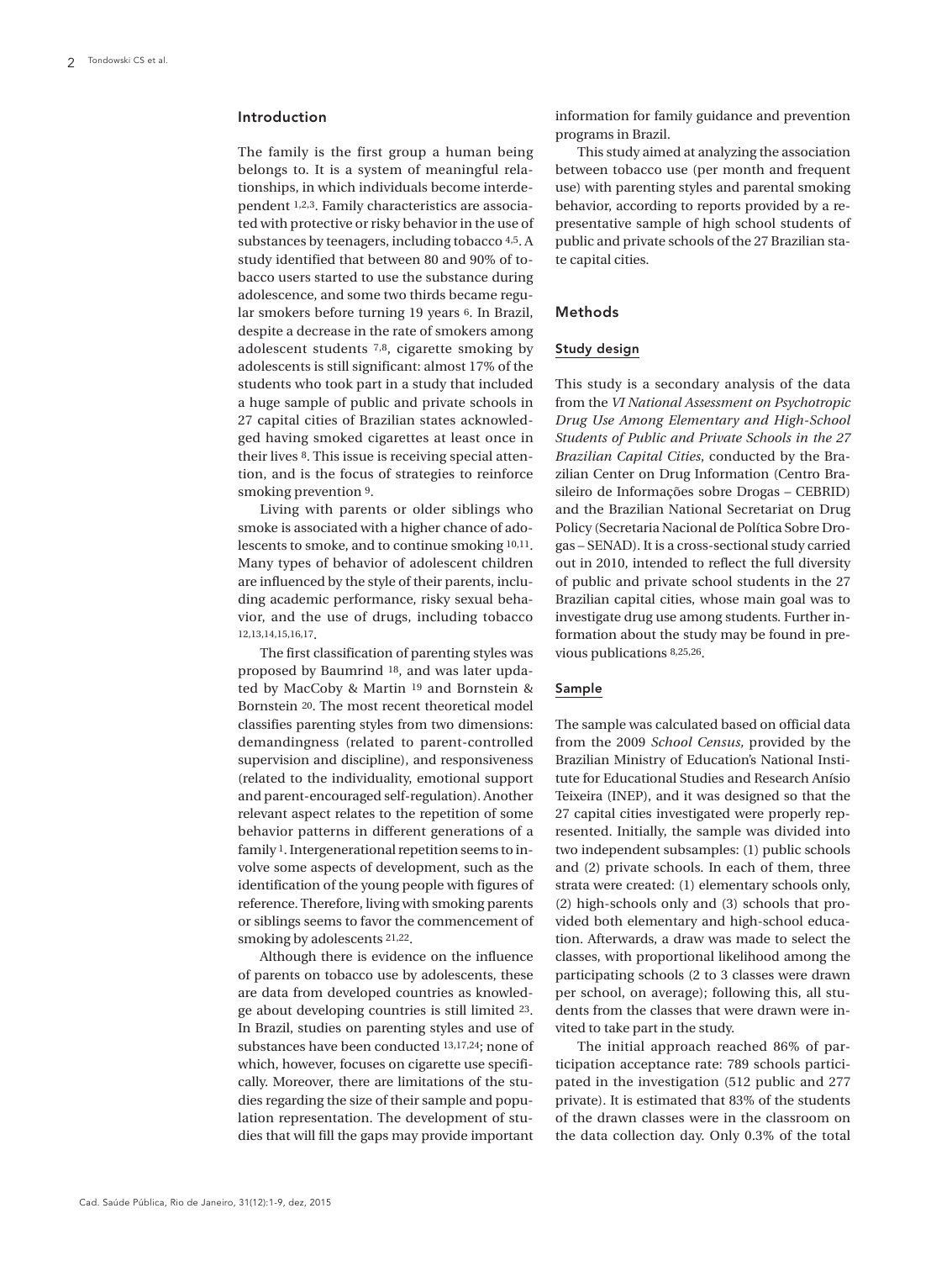student sample refused to participate. Students who responded yes about the use of a fictional drug, included to minimize false-positive rate on drug-use report were excluded from the analysis. Therefore, the total sample included 50,890 students. For the present analysis, 17,246 highschool students, aged between 13 and 18 years, with valid information on tobacco-use in the month prior to the investigation were considered

#### Procedures

CEBRID delivered training for a team of coordinators in charge of data collection in each capital, in order to standardize the adopted procedures and present the investigation tools. The coordinators were experienced with research, and most of them were connected to local universities, and replicated the training for the investigators of each capital city in which data were collected.

The investigators contacted the schools that were drawn to inform them about the study and invite them to participate. Once participation was accepted, a date was scheduled for data collection according to the availability of the school.

Data were collected with the use of a selfreport questionnaire with no identification. The questionnaire was to be filled within a class period, under supervision of a trained investigator and without the presence of school employees or teachers, in order to minimize eventual interferences. Whenever possible, data collection from all classes of the participating school was made on a single day, to minimize information exchange among student and contamination bias.

#### Ethical aspects

The goals of the study and potential discomforts/benefits were explained to the students at the time of their invitation to participate in the investigation. Participation was voluntary, and the students had the right not to participate, stop filling out the questionnaire at any point, or give it back in blank. Once the investigation was completed, the participating schools received an informational booklet on psychotropic substances prepared by CEBRID. The present study was approved by the Ethics Research Committee, Federal University of São Paulo (CEP: 0386/07). Because the subjects were students under the age of 18 years, the principal of each school signed two copies of the Informed Consent Form, in order to allow the students to respond to the questionnaire.

# Instruments

The base questionnaire used was closed, to be self-completed, and anonymous; it was originally proposed by the World Health Organization (WHO) 27, and adapted to the Brazilian population 28. The same questionnaire was used in five other previous assessments conducted by CEBRID, and for the current version the *Parenting Styles Scale* 29 was included, after being adapted to the Brazilian population 30. The used variables are described as follows, according to their use in the present analysis.

#### **Measures**

a) Tobacco use/smoking: for the present study, cigarette smoking in the previous month and frequent cigarette smoking were analyzed from the answers to the following questions: "During the past month, meaning within the last 30 days, did you smoke any cigarette?". Frequent cigarette smoking was considered as smoking on six or more days in the month prior to the investigation.

b) Sociodemographic: Gender and age-related issues were investigated. Socioeconomic status was estimated from the type of school (public or private).

c) Parenting styles: Information about how the adolescents perceived parenting styles was collected through the *Parenting Styles Scale* 29, adapted to the Brazilian population 30. The questions asked were related to two dimensions: demands and responsiveness. Parenting styles were divided into four categories, from the combination of these two dimensions: authoritative (parents who score high in demands and responsiveness), authoritarian (high demands and low responsiveness), indulgent (parents who score low in demands and high in responsiveness), or negligent (parents who score low in demands and responsiveness) 19,20. In relation to the demands dimension, the questions asked focused parental control/monitoring, as in: "Up to what point do your parents want to know where you go, when you go out with friends?", or "Up to what point do your parents actually know what do you do in your free time?". For responsiveness, aspects related to parental support were addressed, as in: "About the parents – I can count on them if I have any trouble", or "They encourage me to think on my own (they value my opinion)". The scale is corrected from the median of the scores of each subscale, and students whose scores are equal to the median are considered missing values  $(n =$ 5,259). From the combination between high/low responsiveness and demands, a parenting sty-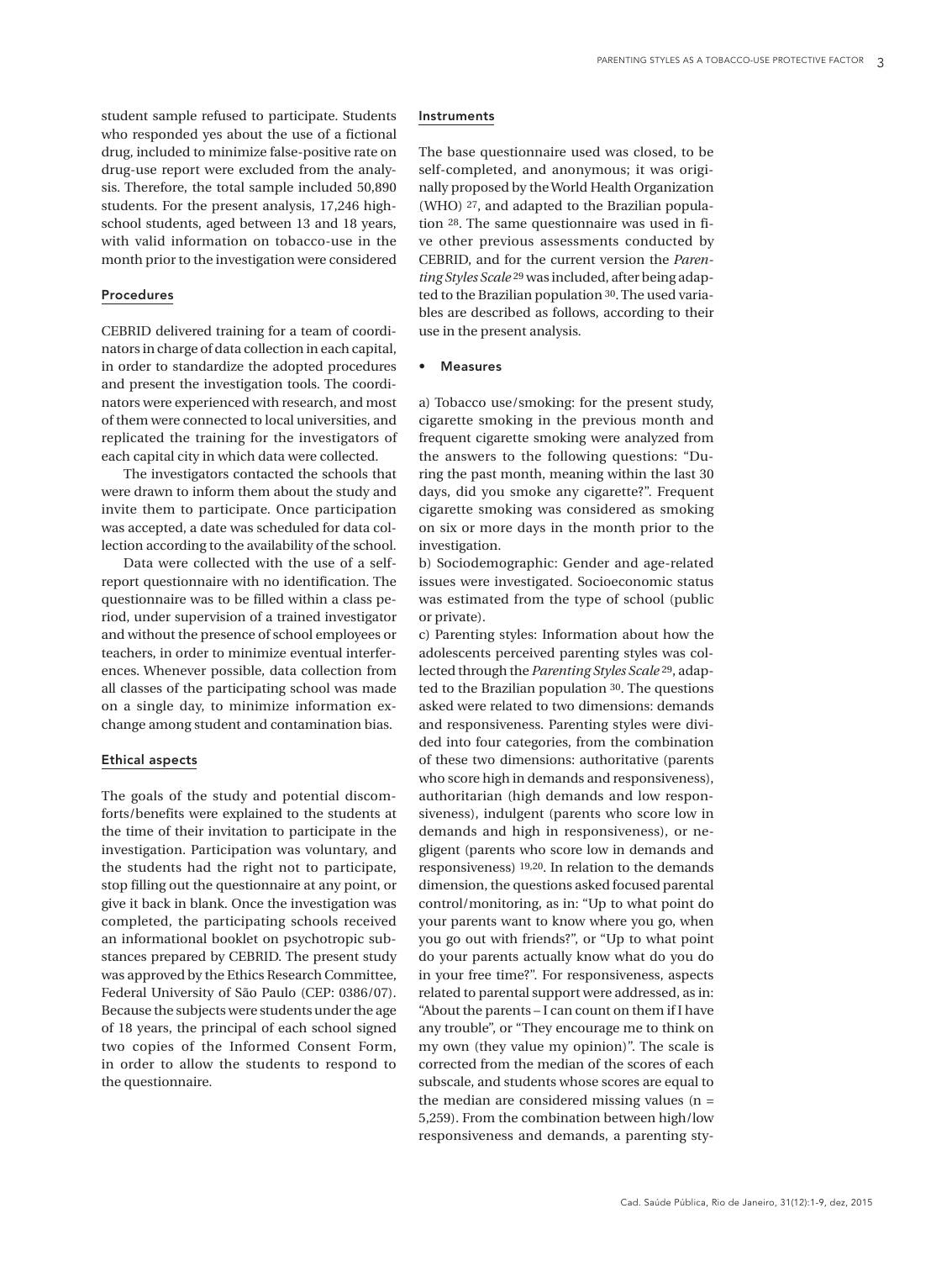les variable was developed, including the following characteristics: authoritative, authoritarian, indulgent and negligent. In our sample, the Cronbach's alpha for parenting styles was 0.60. d) Tobacco use by the parents: Information about tobacco use by the parents was collected from the answer to the following question: "Does your father (or stepfather) smoke cigarettes?" or "Does your mother (or stepmother) smoke cigarettes?".

#### Data analysis

Sample weights were considered in all analyses with the use of svy commands, software Stata, version 11 (StataCorp LP, College Station, USA), presenting confidence intervals with level of significance of at least 5%.

To estimate the association of the independent (parenting styles) with the dependent variables (use of cigarettes in the previous month or frequent use of cigarettes), logistic regression models were used. The tobacco-use dependent variable selected was the use in the previous month, for the lower response variability among users, as the use in life includes adolescents who smoked only once in their life, in addition to the temporal proximity of the response about use and with their perception of the parental model.

All final models were adjusted for sociodemographic variables (gender, age, type of school), and tobacco use by the parents.

#### Results

#### Characteristics of the sample

Sociodemographic data and family characteristics of the total sample, and according to tobacco-use patterns are presented in Table 1. Tobacco use in life was reported by 25.2% (95%CI: 23.9- 26.6); 15.3% (95%CI: 14.1-16.5) reported tobacco use in the year prior to the investigation; 8.6% (95%CI: 7.6-9.6) of the students stated they had smoked within the last 30 days; and the frequent use of cigarettes was reported by 3.2% (95%CI: 2.7-3.7) of the students. Tobacco use by the parents was reported by 28.6% (95%CI: 27.5-29.8) of the students. In regards to parenting styles, 39.2% (95%CI: 37.6-40.8) of the students considered their parents negligent; 33.3% (95%CI: 32.0-34.7) saw their parents as authoritative; 15.6% (95%CI: 14.6-16.7) believed their parents were indulgent; and 11.9% (95%CI: 11.0-12.8) reported having authoritarian parents.

# Family characteristics and frequent use of cigarettes

Among the students who smoked frequently, 57.7% (95%CI: 48.7-66.2) considered their parents negligent; 21.9% (95%CI: 16.3-28.7) saw their parents as indulgent; 13.9% (95%CI: 9.3- 20.3) believed their parents to be authoritative; and 6.5% (95%CI: 3.6-11.6) claimed to be children of authoritarian parents. In terms of parental smoking, 46.2% (95%CI: 40.2-52.3) of the adolescents reported and the father and/or the mother smoked cigarettes.

Table 2 presents the logistic regression models (odds ratio), both crude (OR) and adjusted (aOR) by the variables parental smoking, age, gender, and type of school, estimating tobacco use in the previous month, and frequent use. The adjusted logistic models did not show statistically significant differences between authoritarian and authoritative parenting styles for both tobacco use patterns.

Children of indulgent parents were more prone to have smoked in the previous month  $(aOR = 2.8; 95\% CI: 2.1-3.7)$  than children of authoritative parents. A similar relation was observed among adolescents who reported having negligent parents (aOR = 3.3; 95%CI: 2.5-4.2).

Likewise, adolescents who claimed having indulgent ( $aOR = 3.3$ ;  $95\%CI: 2.0-5.3$ ) or negligent parents (aOR = 3.1; 95%CI: 1.9-5.1) had higher chance of reporting frequent smoking when compared with children of authoritative parents.

The logistic models also showed that children of smoking parents are more likely to smoke. This was seen for both, tobacco use in the previous month (aOR = 1.7; 95%CI: 1.4-2.2) and frequent use (aOR = 2.2; 95%CI: 1.6-3.0).

#### **Discussion**

The present study showed an association between family characteristics (parenting styles and parental smoking) and tobacco use in the previous month and frequent use by high-school students of public and private schools in the 27 Brazilian capital cities. Students whose parents are seen as authoritative had less chance of having smoked in the previous month when compared to children who believe their parents score low in being demanding (i.e., are indulgent or negligent).

These results support previous studies that showed that children of authoritative parents have less chance of reporting drug use, including tobacco, compared to parents that have indulgent or negligent styles 15,16,17.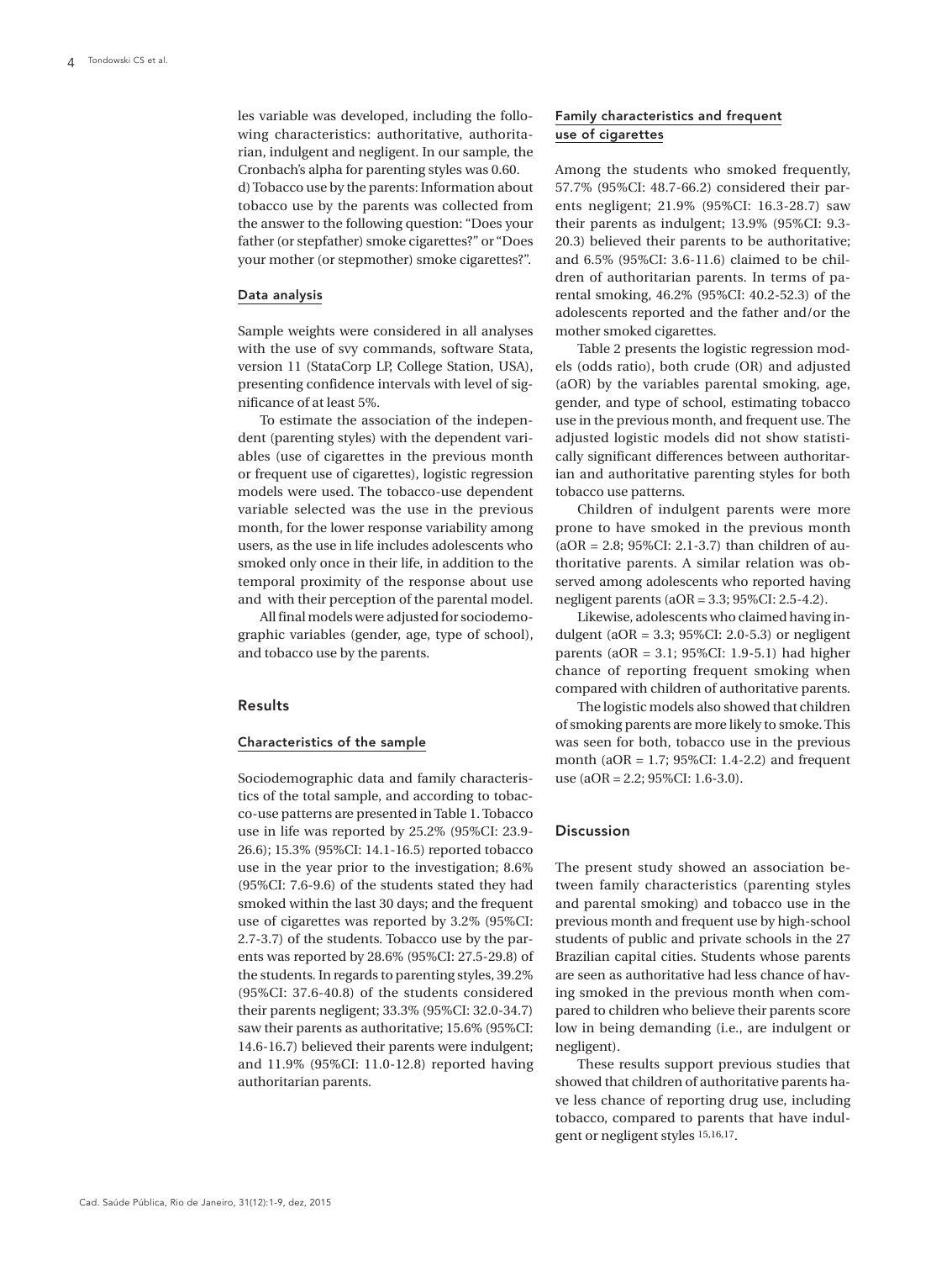|                        | Total ( $N = 17,246$ ) |                  | Tobacco use (yes) |                                |     |                            |
|------------------------|------------------------|------------------|-------------------|--------------------------------|-----|----------------------------|
|                        |                        |                  |                   | Previous month ( $n = 1,335$ ) |     | Frequent use ( $n = 437$ ) |
|                        | n                      | % (95%CI)        | n                 | % (95%CI)                      | n   | % (95%CI)                  |
| Mean age (SE)          | 17,246                 | 15.9 (0.03)      | 1,335             | 16.3(0.04)                     | 437 | 16.5(0.07)                 |
| Gender                 |                        |                  |                   |                                |     |                            |
| Female                 | 9,556                  | 55.6 (54.5-56.7) | 585               | 48.6 (44.0-53.2)               | 177 | 46.5 (39.8-53.2)           |
| Male                   | 7,690                  | 44.4 (43.3-45.5) | 750               | 51.4 (46.9-56.0)               | 260 | 53.6 (46.8-60.2)           |
| Type of school         |                        |                  |                   |                                |     |                            |
| Public                 | 10,035                 | 77.9 (74.8-80.6) | 771               | 77.7 (72.8-81.9)               | 282 | 82.0 (76.4-86.6)           |
| Private                | 7,211                  | 22.1 (19.4-25.2) | 564               | 22.3 (18.1-27.2)               | 155 | 18.0 (13.5-23.7)           |
| Parenting style        |                        |                  |                   |                                |     |                            |
| Authoritative          | 3,962                  | 33.3 (32.0-34.7) | 139               | 15.1 (12.3-18.4)               | 41  | 13.9 (9.3-20.3)            |
| Authoritarian          | 1,519                  | 11.9 (11.0-12.8) | 80                | $7.6(5.4-10.7)$                | 21  | $6.5(3.6-11.6)$            |
| Indulgent              | 1,886                  | 15.6 (14.6-16.7) | 190               | 18.8 (15.6-22.6)               | 69  | 21.9 (16.3-28.7)           |
| Negligent              | 4,653                  | 39.2 (37.6-40.8) | 552               | 58.5 (53.4-63.3)               | 187 | 57.7 (48.7-66.2)           |
| Missings               | 5,259                  |                  | 374               |                                | 119 |                            |
| Tobacco use by parents |                        |                  |                   |                                |     |                            |
| No                     | 12,898                 | 71.4 (70.2-72.5) | 843               | 59.4 (55.1-63.5)               | 247 | 53.8 (47.7-59.8)           |
| Yes                    | 4,348                  | 28.6 (27.5-29.8) | 492               | 40.6 (36.5-45.0)               | 190 | 46.2 (40.2-52.3)           |

Sociodemographic and family characteristics of the total sample and according to tobacco-use patterns, in the previous month and frequent use (N = 17,246).

95%CI: 95% confidence interval; SE: standard error.

No significant differences were observed between authoritative and authoritarian parenting styles in relation to the use of tobacco in the previous month or frequent use. Despite differences between both parenting styles, it is possible that high demanding scores, in which parent supervision and control are included, reflect a protective role towards tobacco use by adolescents. Accordingly, a previous study found that the greater the heed paid by the parents in supervising and being aware of their children's activities, the lower the chance of them using tobacco 31. These findings reinforce the possibility of parental supervision being an important protective factor, and thus it should be addressed in adolescentfocused prevention programs. In the absence of some clear limits, family ties are weakened. Furthermore, it is crucial to have the previous development of relationship of trust between parents and children, so that the adolescents can accept the limits imposed by the parents 32.

It is important to consider that authoritative parents also present higher levels of responsiveness (encouraging individuality, emotional support, self-regulation), which also seems to be associated with lower probability of tobacco use among adolescents. Previous studies observed that, differently from what happens in families whose parents are indulgent or negligent, children who see their parents as authoritative and whose family relations provide support, a sense of belonging, and limits seem to accept more easily the family values and parental follow-up, and that would favor a reduced use of substances, including tobacco 13,33. It is thus important to consider the family culture and/or the identification of the adolescent with a role model, as children are part of a family system 1,2,3. There are studies that go beyond the direct relation between the adolescents and their parents, and show that the parenting style of friends' parents may also influence using substances or not 34,35. In our sample, about 58% of the adolescents who smoke frequently have identified their parents as being negligent, this means, aspects related to both parental control and emotional support seem to be compromised, which suggests increased vulnerability of these youths to be exposed to risks, such as the frequent use of tobacco that may eventually lead to an addiction, once the use is maintained at hazardous levels.

Regarding the parental smoking behavior addressed in this study, it was also associated with smoking in the previous month and frequent smoking by the adolescents. Similar results have been broadly described in the literature 23,36,37,38. Often, the smoking behavior of the parents can be understood by the adolescent as "normal" and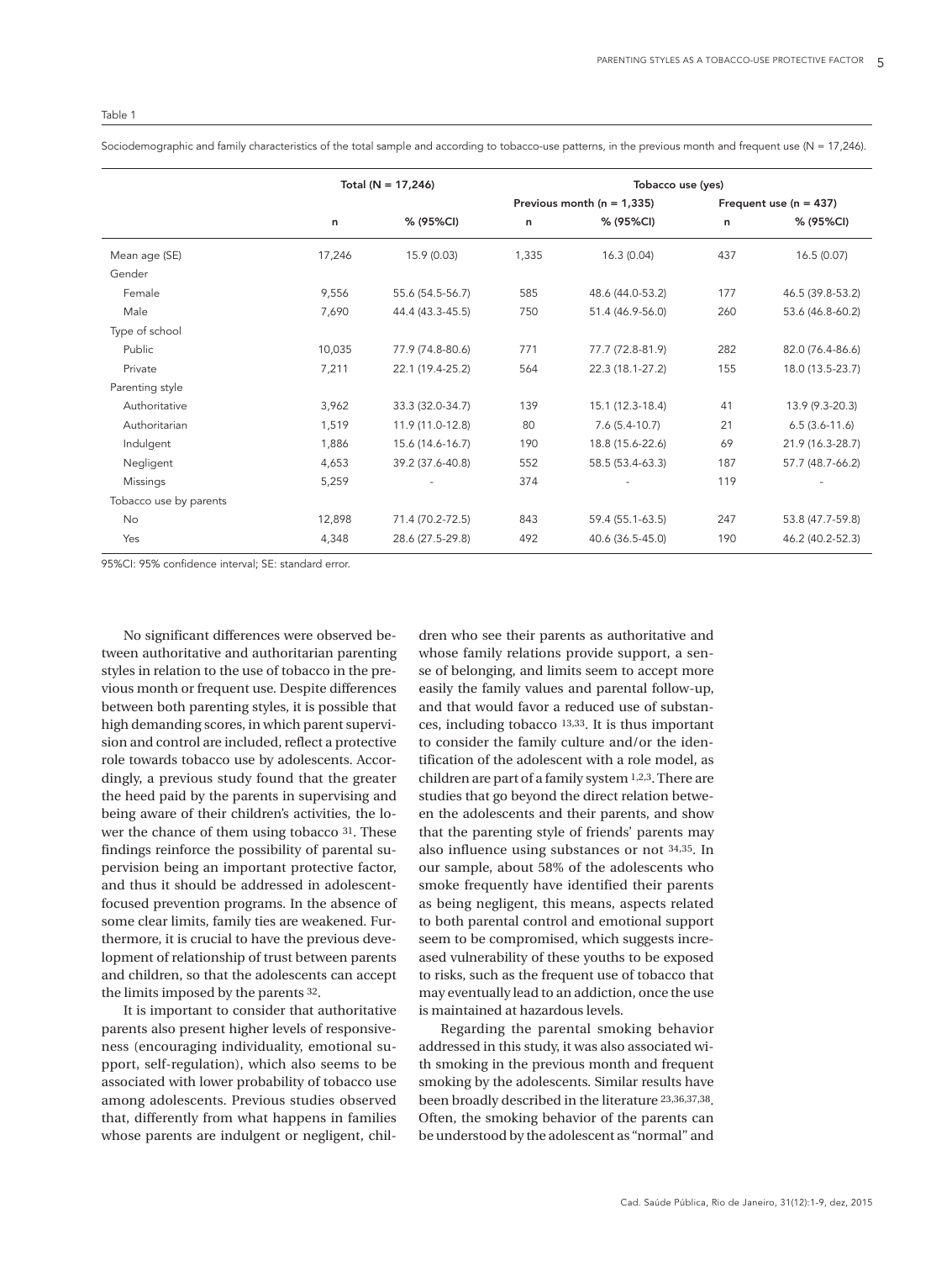#### Table 2

Estimates of regression logistic models [odds ratio crude (OR) and adjusted (aOR) \*] for tobacco use in the previous month and frequent use (n = 12,020).

|                        | Tobacco use (yes) |                |                |                |  |  |  |
|------------------------|-------------------|----------------|----------------|----------------|--|--|--|
|                        |                   | Previous month | Frequent use   |                |  |  |  |
|                        | OR (95%CI)        | aOR (95%CI)    | OR (95%CI)     | aOR (95%CI)    |  |  |  |
| Parenting style        |                   |                |                |                |  |  |  |
| Authoritative          |                   | Reference      | Reference      |                |  |  |  |
| Authoritarian          | $1.4(0.9-2.3)$    | $1.4(0.9-2.2)$ | $1.3(0.6-2.8)$ | $1.3(0.6-2.7)$ |  |  |  |
| Indulgent              | $2.9(2.1-3.8)$    | $2.8(2.1-3.7)$ | $3.5(2.2-5.6)$ | $3.3(2.0-5.3)$ |  |  |  |
| Negligent              | $3.6(2.8-4.7)$    | $3.3(2.5-4.2)$ | $3.7(2.2-6.0)$ | $3.1(1.9-5.1)$ |  |  |  |
| Tobacco use by parents |                   |                |                |                |  |  |  |
| <b>No</b>              |                   | Reference      | Reference      |                |  |  |  |
| Yes                    | $1.8(1.5-2.2)$    | $1.7(1.4-2.2)$ | $2.2(1.7-2.8)$ | $2.2(1.6-3.0)$ |  |  |  |
| Age                    | $1.4(1.3-1.5)$    | $1.4(1.3-1.5)$ | $1.6(1.4-1.8)$ | $1.5(1.3-1.7)$ |  |  |  |
| Gender                 |                   |                |                |                |  |  |  |
| Female                 |                   | Reference      | Reference      |                |  |  |  |
| Male                   | $1.4(1.1-1.7)$    | $1.2(0.9-1.5)$ | $1.5(1.1-1.9)$ | $1.2(0.8-1.7)$ |  |  |  |
| Type of school         |                   |                |                |                |  |  |  |
| Public                 |                   | Reference      | Reference      |                |  |  |  |
| Private                | $1.0(0.8-1.3)$    | $1.2(0.9-1.5)$ | $0.8(0.6-1.1)$ | $0.9(0.7-1.3)$ |  |  |  |

95%CI: 95% confidence interval.

\* Adjusted for the variables: parental tobacco use, age, gender, and type of school.

taken as a model to deal with daily situations 39. Considering that tobacco is a legal substance, and that many youth see their parents routinely smoking at home, such parental behavior may be perceived as a permissive attitude, an authorization or even an encouragement of the family to use tobacco. Notwithstanding, parental smoking alone does not account for smoking by the children. Interventions targeting adolescents should consider both, parent behavior and parenting style 33. Future studies are necessary to increase understanding of how family relations may interfere in cigarette-smoking by adolescents.

This is the first study to address parenting styles and cigarette use by Brazilian adolescents that has a representative sample from all 27 Brazilian capital cities, and includes students from public and private schools. Nevertheless, some limitations should be considered in the interpretation of the findings. Parenting styles were analyzed from the report given by the adolescents, which provides data about their perception on parental practices, and how these practices influence their smoking/non-smoking behavior. Furthermore, this being a cross-sectional study, causal relationships cannot be inferred.

The present study suggests it is important for the family to be included in tobacco-use prevention programs targeting adolescents, in order to

reinforce the role of the parents, favor their being close to their children, and strengthen family ties. The results, from the point of view of prevention, show that the importance of drawing limits and of parental supervision is a core aspect to be addressed. In addition, one should also provide emotional parental support and promote the adolescent's individuality. Non-smoking parents seem to represent positive models for their children not to smoke. The set of parental attitudes associated with other psychosocial factors, operate in a somewhat protective way in relation to tobacco use by adolescents, and should be taken into account by prevention programs. Concurrently, it seems to be fundamental to increase the comprehensiveness of future interventions, so that the adolescent is considered in their multiple relations (family, school, friends, community, society). Intervention programs should consider the importance of including proposals for reflection among family members (including about smoking), reorganization of family relations, promoting the feeling of competence, and favoring changes, by means of an active role by the participants.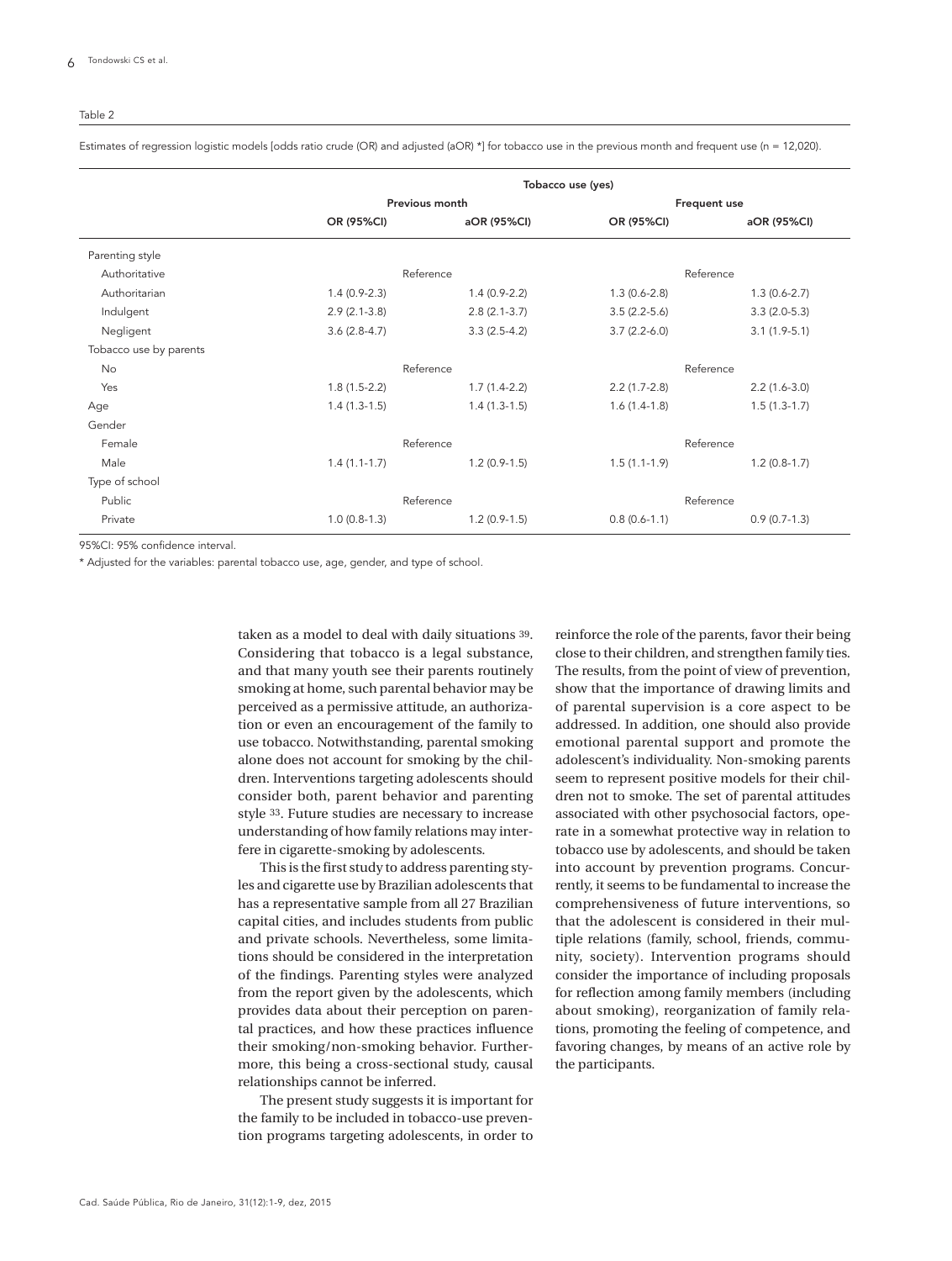#### Resumen

*El objetivo fue analizar la asociación entre el consumo de tabaco (durante el mes y su frecuencia) con los estilos parentales y el hábito de fumar de los padres, en una muestra de estudiantes de secundaria. Los participantes fueron reclutados de escuelas públicas y privadas de 27 capitales estatales de Brasil (n = 17.246). La prevalencia de uso en la vida fue un 25,2%, en el último año 15,3%, en el último mes 8,6%, y 3,2% de uso frecuente. El consumo de tabaco parental fue reportado por un 28,6% de los estudiantes. 39,2% de los padres fueron clasificados como negligentes, 33,3% autoritativos, 15,6% indulgentes y 11,9% autoritarios. Comparados con los adolescentes con padres autoritativos, aquellos con padres negligentes o indulgentes reportaron más uso de tabaco durante el último mes o uso frecuente. Se encontró asociación entre estilos parentales y uso de tabaco por parte de los estudiantes. El estilo parental autoritativo se asoció con la protección para el uso del tabaco en el mes y frecuencia entre los adolescentes.*

*Tabaco; Hábito de Fumar; Relaciones Padres-Hijo; Adolescente*

#### Contributors

C. S. Tondowski contributed with the design of the project, analyses, data interpretation, and the initial writing of the article. A. Bedendo, C. Zuquetto, D. P. Locatelli and E. S. Opaleye contributed with the analyses, data interpretation, and the writing of the article. A. R. Noto coordinated the collection of data, contributed to the design of the study, interpretation and review of the manuscript.

#### Acknowledgments

The Brazilian Center on Drug Information (CEBRID) for the provision of the databank for analysis, and the Brazilian National Secretarial on Drug Policy (SENAD) for funding the research. The research was supported by the Research Incentive Funds Association (AFIP). The São Paulo Research Foundation (FAPESP) provided a doctoral scholarship grant to the first author, and the National Council for Scientific and Technological Development (CNPq) granted a research productivity grant to the last author.

# References

- 1. McGoldrick M, Gerson R, Petry SS. Genograms: assessment and intervention. New York: WW Norton & Company; 2008.
- 2. Ceverny CMDO. A família como modelo: desconstruindo a patologia. São Paulo: Psy II; 1994.
- 3. Seixas M. Sociodrama familiar sistêmico. São Paulo: Aleph; 1992.
- 4. Resnick MD, Bearman PS, Blum RW, Bauman KE, Harris KM, Jones J, et al. Protecting adolescents from harm. Findings from the National Longitudinal Study on Adolescent Health. JAMA 1997; 278:823-32.
- 5. Malta DC, Porto DL, Melo FC, Monteiro RA, Sardinha LM, Lessa BH. Família e proteção ao uso de tabaco, álcool e drogas em adolescentes, Pesquisa Nacional de Saúde dos Escolares. Rev Bras Epidemiol 2011; 14 Suppl 1:166-77.
- 6. Sims TH; Committee on Substance Abuse. From the American Academy of Pediatrics: technical report – tobacco as a substance of abuse. Pediatrics 2009; 124:e1045-53.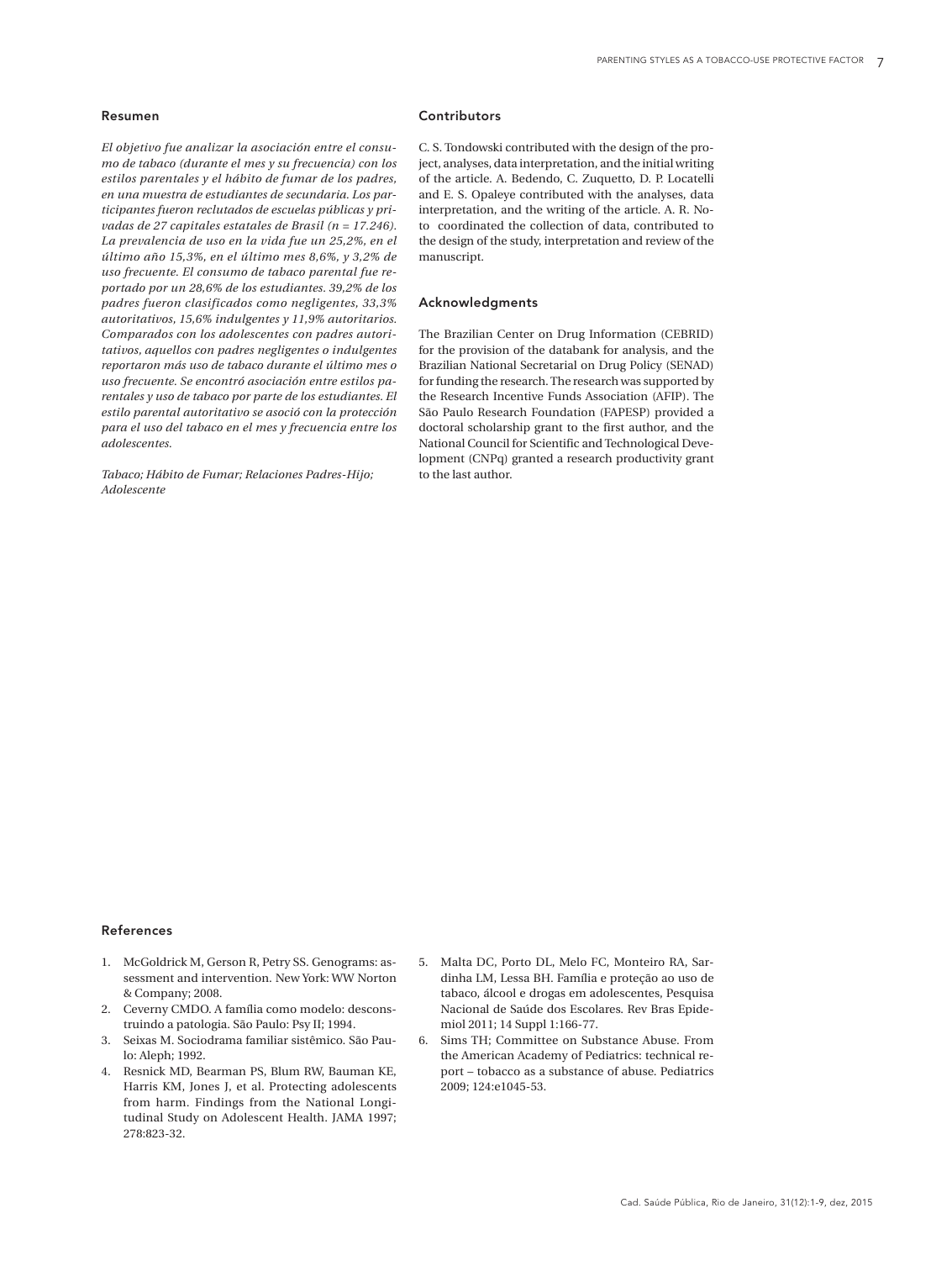- 7. Galduróz JCF, Fonseca AM, Noto AR, Carlini E. Decrease in tobacco use among Brazilian students: a possible consequence of the ban on cigarette advertising? Addict Behav 2007; 32:1309-13.
- 8. Carlini EA, Noto AR, Sanchez ZM, Carlini CMA, Locatelli DP, Abeid LR, et al. VI levantamento nacional sobre o consumo de drogas psicotrópicas entre estudantes do ensino fundamental e médio das redes pública e privada de ensino nas 27 capitais brasileiras, 2010. Brasília: Secretaria Nacional de Políticas sobre Drogas; 2012.
- 9. World Health Organization. WHO Report on the Global Tobacco Epidemic, 2013: enforcing bans on tobacco advertising, promotion and sponsorship. Geneva: World Health Organization; 2013.
- 10. Kim MJ, Fleming CB, Catalano RF. Individual and social influences on progression to daily smoking during adolescence. Pediatrics 2009; 124:895-902.
- 11. Wilkinson AV, Shete S, Prokhorov AV. The moderating role of parental smoking on their children's attitudes toward smoking among a predominantly minority sample: a cross-sectional analysis. Subst Abuse Treat Prev Policy 2008; 3:18.
- 12. Piko BF, Balázs MA. Authoritative parenting style and adolescent smoking and drinking. Addict Behav 2012; 37:353-6.
- 13. Benchaya MC, Bisch NK, Moreira TC, Ferigolo M, Barros H. Non-authoritative parents and impact on drug use: the perception of adolescent children. J Pediatr (Rio J.) 2011; 87:238-44.
- 14. Newman K, Harrison L, Dashiff C, Davies S. Relationships between parenting styles and risk behaviors in adolescent health: an integrative literature review. Rev Latinoam Enferm 2008; 16:142-50.
- 15. Becoña E, Martínez U, Calafat A, Juan M, Fernández-Hermida JR, Secades-Villa R. Parental styles and drug use: a review. Drugs (Abingdon Engl) 2012; 19:1-10.
- 16. Adalbjarnardottir S, Hafsteinsson LG. Adolescents' perceived parenting styles and their substance use: concurrent and longitudinal analyses. J Res Adolesc 2001; 11:401-23.
- 17. Paiva FS, Ronzani TM. Estilos parentais e consumo de drogas entre adolescentes: revisão sistemática. Psicol Estud 2009; 14:177-83.
- 18. Baumrind D. Effects of authoritative parental control on child behavior. Child Dev 1966; 37:887-907.
- 19. MacCoby EE, Martin JA. Socialization in the context of the family: parent-child interaction. In: Mussen PH, editor. Handbook of child psychology: formerly Carmichael's manual of child psychology. New York: Wiley; 1983. p. 1-03.
- 20. Bornstein L, Bornstein MH. Parenting styles and child social development. In: Re T, Boivin M, Petters RDV, editors. Encyclopedia on early childhood development. Montreal: Centre of Excellence for Early Childhood Development and Strategic Knowledge Cluster on Early Child Development; 2007. http://www.child-encyclopedia.com/ sites/default/files/textes-experts/en/654/par enting-styles-and-child-social-development.pdf (accessed on 10/Aug/2014).
- 21. de Leeuw RN, Scholte RH, Sargent JD, Vermulst AA, Engels RC. Do interactions between personality and social-environmental factors explain smoking development in adolescence? J Fam Psychol 2010; 24:68-77.
- 22. Bricker JB, Peterson AV, Andersen MR, Leroux BG, Rajan KB, Sarason IG. Close friends', parents', and older siblings' smoking: reevaluating their influence on children's smoking. Nicotine Tob Res 2006; 8:217-26.
- 23. Poms LW, Fleming LC, Jacobsen KH. Parenting practices and tobacco use in middle school students in low- and middle- income countries. J Sch Health 2012; 82:353-63.
- 24. Paiva FS, Bastos RR, Ronzani TM. Parenting styles and alcohol consumption among Brazilian adolescents. J Health Psychol 2012; 17:1011-21.
- 25. Bedendo A, Opaleye ES, Andrade AL, Noto AR. Heavy episodic drinking and soccer practice among high school students in Brazil: the contextual aspects of this relationship. BMC Public Health 2013; 13:247.
- 26. Sanchez ZM, Locatelli DP, Noto AR, Martins SS. Binge drinking among Brazilian students: a gradient of association with socioeconomic status in five geo-economic regions. Drug Alcohol Depend 2013; 127:87-93.
- 27. Smart RG, Hughes DPH, Johnston LD. Methodology for students drug-use surveys. Geneva: World Health Organization; 1980.
- 28. Carlini-Cotrim B, Silva-Filho AR, Barbosa MTS, Carlini EA. Consumo de drogas psicotrópicas no Brasil em 1987. Brasília: Ministério da Saúde; 1989. (Série C: Estudos e Projetos, 5).
- 29. Lamborn SD, Mounts NS, Steinberg L, Dornbusch SM. Patterns of competence and adjustment among adolescents from authoritative, authoritarian, indulgent, and neglectful families. Child Dev 1991; 62:1049-65.
- 30. Costa FT, Teixeira MA, Gomes WB. Responsividade e exigência: duas escalas para avaliar estilos parentais. Psicol Reflex Crit 2000; 13:465-73.